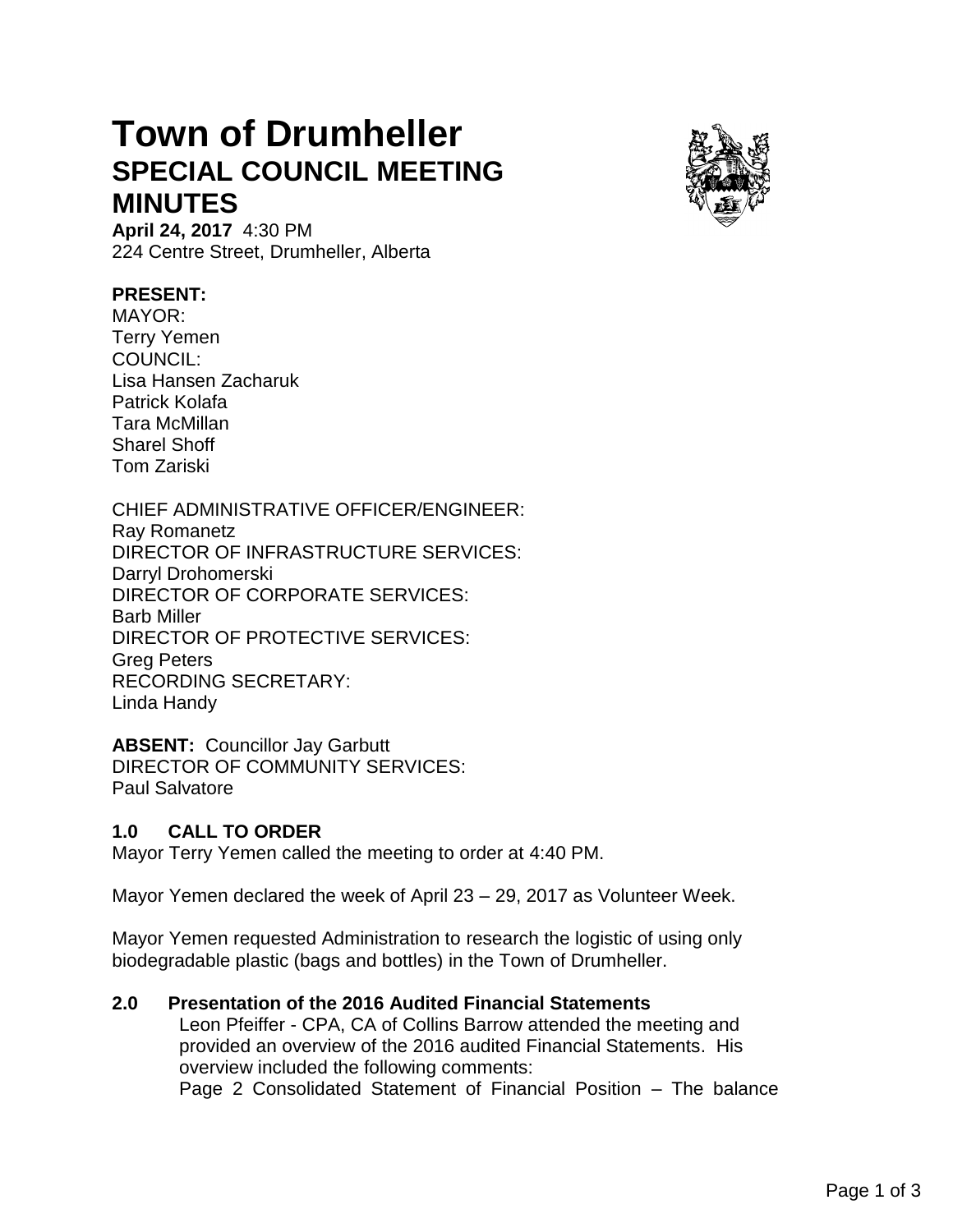```
Special Council Meeting
April 24, 2017
Page 2
```
sheet is divided by financial and non financial assets (not as easily converted into cash). Financial assets (comprised of cash and cash equivalents, taxes receivable, etc.) total \$29.3M – increase of \$8.6M from last year. Liabilities (comprised of deferred revenue, long term debt, etc) total \$23M. Net financial assets is \$6.3M which is a positive position. Non-financial assets (comprised of tangible capital assets, inventory for consumption, etc) total \$144M similar to last year. Accumulated surplus – total of \$150.9M increase of \$1.5M over last year. Auditor emphasized that the Town has a strong balance sheet with the ability to pay off current liabilities and remain with an excess.

Page 3 Consolidated Statement of Operations (revenues and expenses by type for the 12 months). Revenue received \$18.6 (Net municipal taxes raised is \$8.5M; the next largest source of revenue is sales and user fees at \$6.5M); Expenses were \$19.5M; Deficiency of revenue over expenses is \$(923,050) and if added in \$4.6M amortization costs, this would put the municipality in a positive position. Accumulated surplus at the beginning of the year is \$149.4M plus excess of revenue over expenditures of \$1.57M (capital assets) equaling an accumulated surplus at the end of the year of \$150.9M.

Page 4 Consolidated Statement of Changes in Net Financial Assets – Excess of revenue over expenditures of \$1.57M less acquisition of tangible capital assets of \$(3.34M) plus amortization of tangible capital assets of \$4.62M for an increase in net financial assets of \$2.3M. This amount is added to the balance at the beginning of the year \$4M which gives the net financial assets end year total of \$6.2M.

Page 5 – Consolidated Statement of Cash Flows – Cash and cash equivalents of \$13.9M less restricted (conditional grants) of \$(9.4M) leaving a year-end balance of \$4.54M.

Note 13 – Unrestricted surplus (funds to spend on anything) of \$3.8M,

restricted surplus of \$14.5M, equity in tangible capital assets of \$132.6M for a total accumulated surplus of \$150.9M.

Note 20 - \$17.4M is available for future capital projects – the Town is in a strong financial position with the ability to take on more debt.

Note 23 Budget – The budget adopted by Council on February 22, 2016 was prepared on a basis that incorporates the use of surpluses accumulated in previous years to fund current year operations and capital activities.

L. Pfeiffer concluded his report by commending Administration on the Town's strong financial position. He further stated that once the Management Letter is signed off the audited Financial Statements will be released.